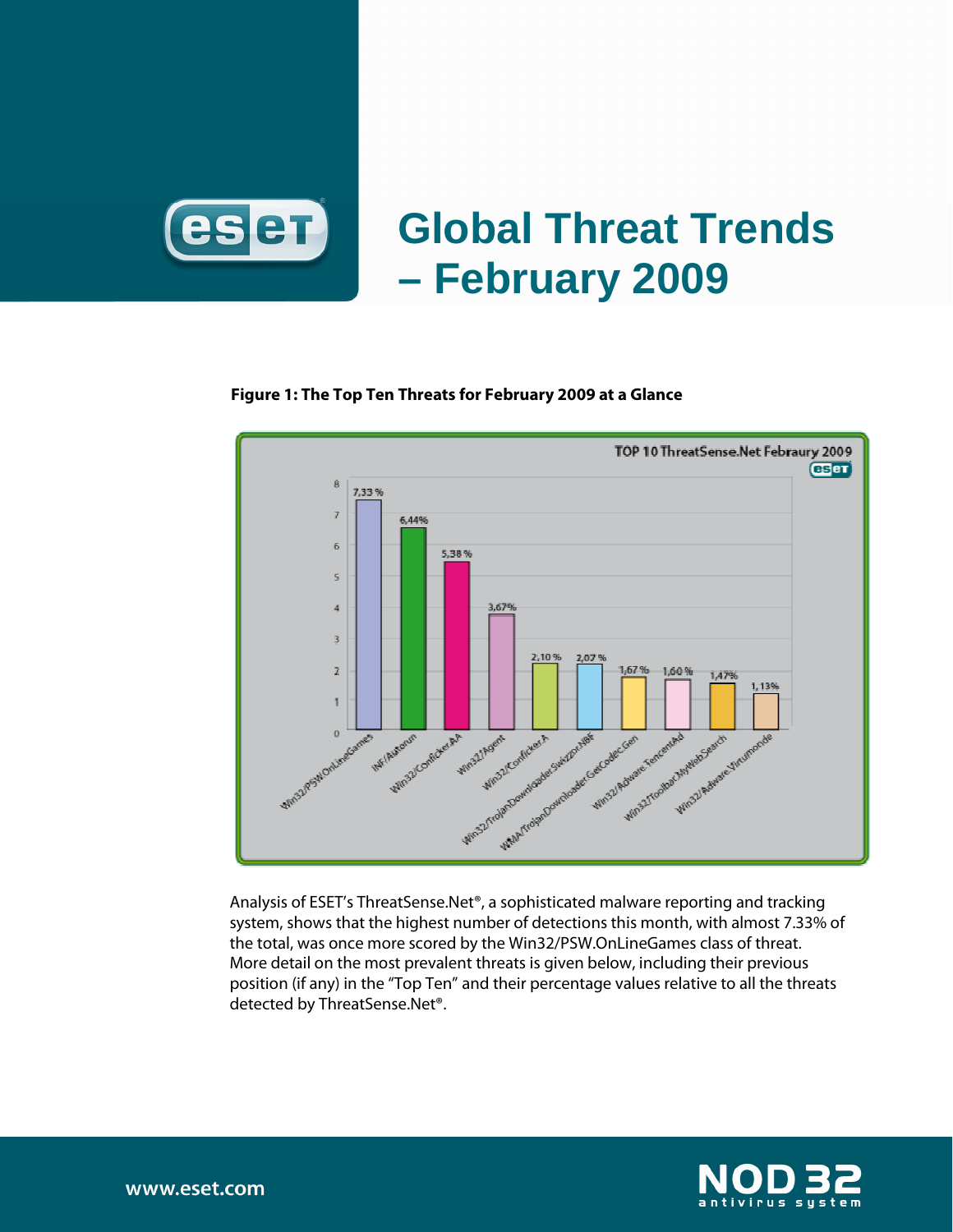# **1. Win32/PSW.OnLineGames**

**Previous Ranking**: 2 **Percentage Detected**: 7.33%

This is a family of Trojans with keylogging and (sometimes) rootkit capabilities which gather information relating to online games and credentials for participating. Characteristically, the information is sent to a remote intruder's PC.

#### **What does this mean for the End User?**

This represents a return to the top spot for this class of threat, which has been at number one or number two (alternating with INF/Autorun) for many months now.

However, it's also important that participants in MMORPGs (Massively Multi-player Online Role Playing Games) like Lineage and World of Warcraft, as well as "metaverses" like Second Life, continue to be aware of the range of other threats ranged against them. We are not just referring here to harassment nuisances like griefing and pointless quasiviral attacks like grey goo, but phishing and other scams that can result in financial loss in the real world.

The ESET Malware Intelligence team considered this issue at more length in the ESET Year-End Global Threat Report, which can be found at http://www.eset.com/threatcenter/threat\_trends/EsetGlobalThreatReport.

## **2. INF/Autorun**

**Previous Ranking**: 1 **Percentage Detected**: 6. 44%

This detection label is used to describe a variety of malware using the file autorun.inf as a way of compromising a PC. This file contains information on programs meant to run automatically when removable media (often USB flash drives and similar devices) are accessed by a Windows PC user. ESET security software heuristically identifies malware that installs or modifies autorun.inf files as INF/Autorun unless it is identified as a member of a specific malware family.

#### **What does this mean for the End User?**

Removable devices are useful and very popular: of course, malware authors are well aware of this, as INF/Autorun's persistent appearances at number one or number two in these statistics clearly indicate. Here's why popularity is sometimes a problem.

The default Autorun setting in Windows will automatically run a program listed in the autorun.inf file when you access many kinds of removable media. There are many types

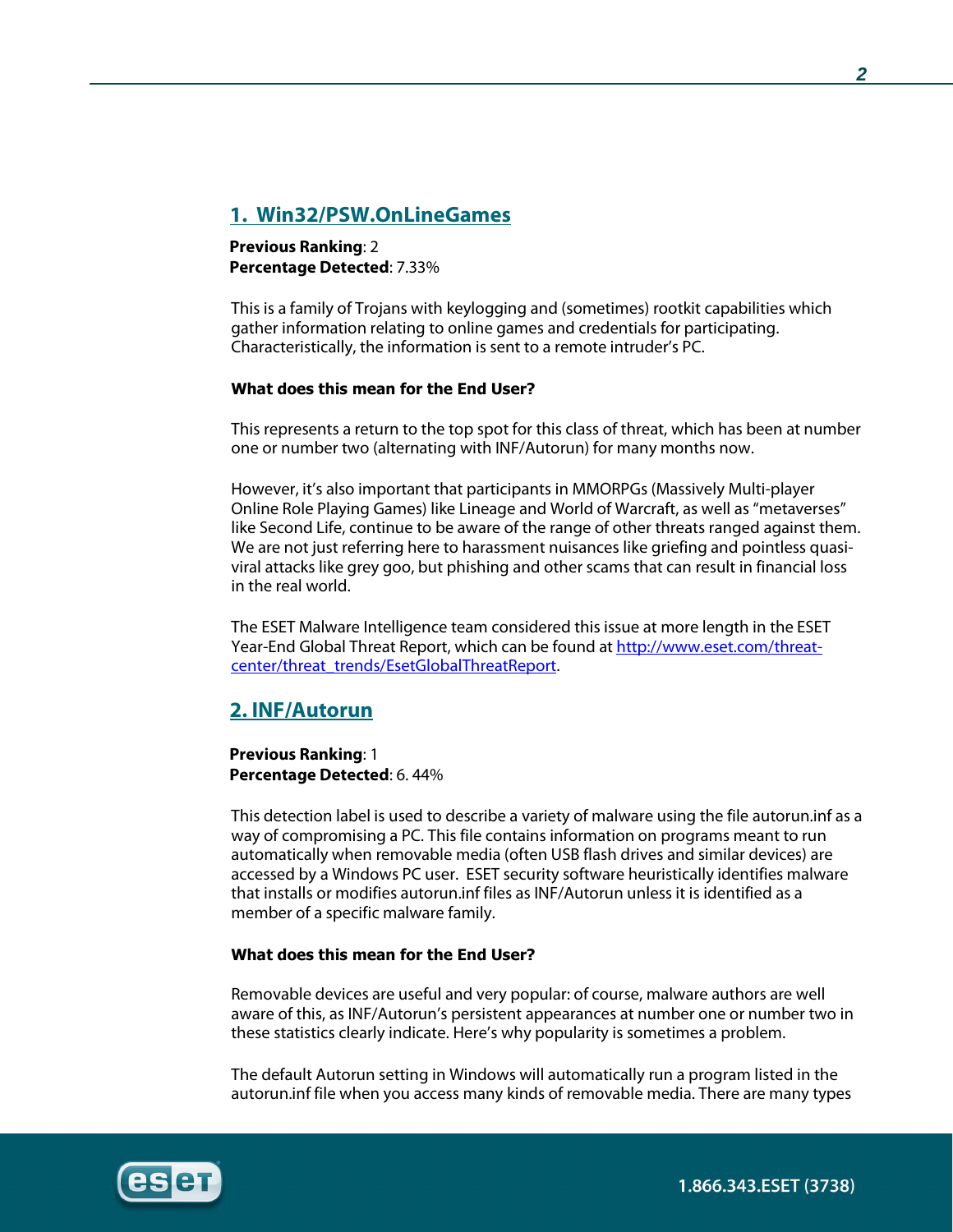of malware that copy themselves to removable storage devices: while this isn't always the program's primary distribution mechanism, malware authors are always ready to build in a little extra "value" by including an additional infection technique.

While using this mechanism can make it easy to spot for a scanner that uses this heuristic, it's better, as Randy Abrams has suggested in our blog (http://www.eset.com/threat-center/blog/?p=94) to disable the Autorun function by default, rather than to relay on antivirus to detect it in every case. You may also find his more recent blog at http://www.eset.com/threat-center/blog/?p=548 useful. This issue was described in the Mid-Year 2008 Global Threat report at http://www.eset.com/threatcenter/ and the 2008 end-of-year report at http://www.eset.com/threatcenter/threat\_trends/EsetGlobalThreatReport. Microsoft Security Advisory (967940) "Update for Windows Autorun", published February 24, 2009, is a further attempt by Microsoft to address the issue (http://www.microsoft.com/technet/security/advisory/967940.mspx): see also

http://support.microsoft.com/kb/967715.

# **3. Win32/Conficker.AA**

#### **Previous Ranking**: 6 **Percentage Detected**: 5. 38%

Win32/Conficker.AA is a worm that spreads via shared folders and on removable media. It connects to remote machines in attempt to exploit the Server Service vulnerability.

A much fuller description is available at http://www.eset.eu/encyclopaedia/conficker\_aa\_trojan\_win32\_agent\_bbof\_w32\_down adup b w32 conficker worm gen a?lng=en.

#### **What does this mean for the End User?**

While ESET has effective detection for Conficker variants, it's important for end users to ensure that their systems are updated with the Microsoft patch, which has been available since the end of October, so as to avoid other threats using the same vulnerability. Information on the vulnerability itself is available http://www.microsoft.com/technet/security/Bulletin/ms08-067.mspx.

Note that Conficker uses the autorun facility misused by members of the INF/Autorun family.

# **4. Win32/Agent**

**Previous Ranking**: 4 **Percentage Detected**: 3.67%



www.eset.com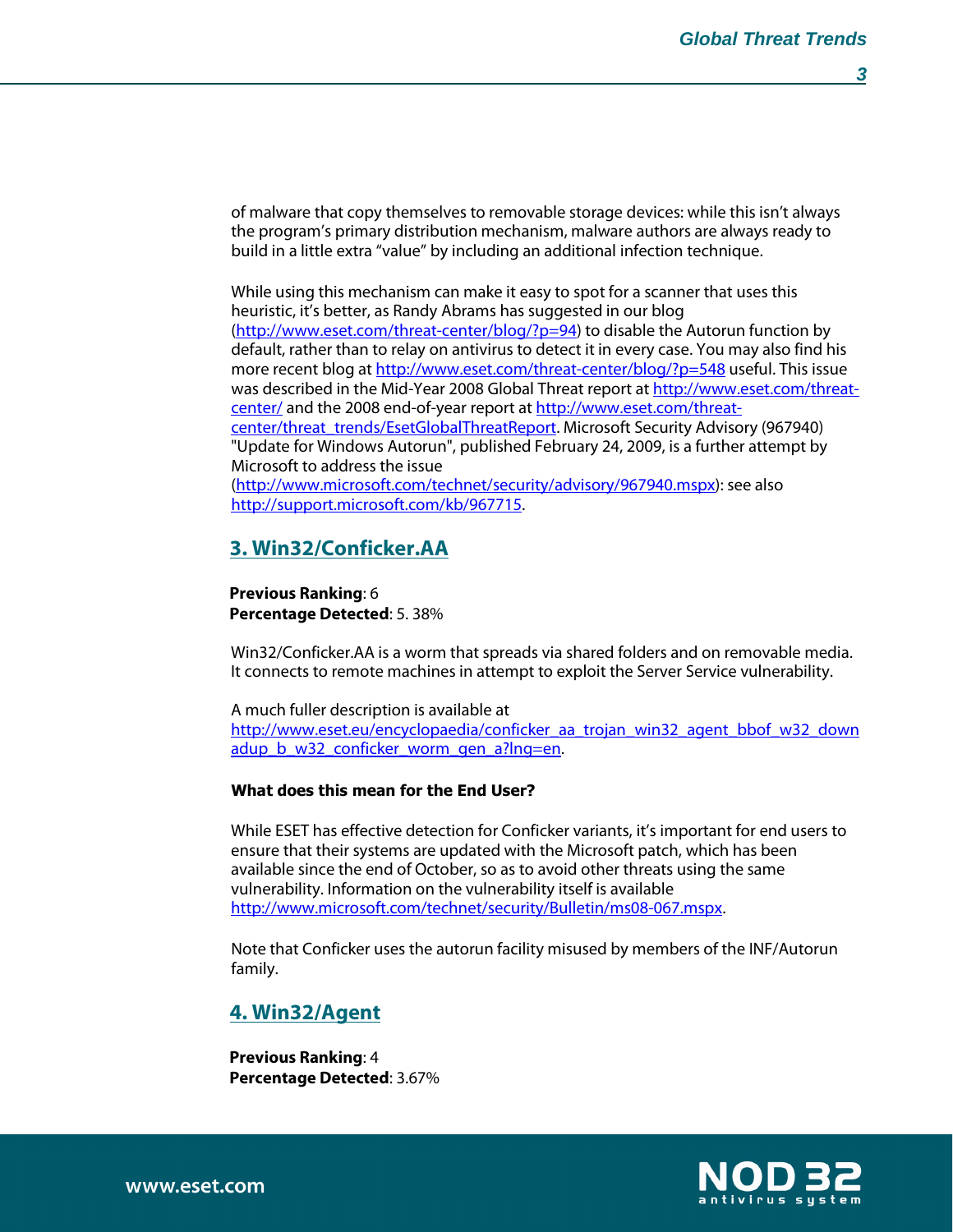ESET NOD32 describes this detection of malicious code as generic, as it describes members of a broad malware family capable of stealing user information from infected PCs.

To achieve this, the malware usually copies itself into temporary locations and adds keys to the registry which refers to this file or similar ones created randomly in other operating system's folders, which will let the process run at every system startup.

#### **What does this mean for the End User?**

Creating random filenames is another approach to making it harder to use filenames as a way to spot malware, and has been used many times over the year. While it can help on occasion, it shouldn't be relied on. We'd suggest that you should be particularly wary of anti-malware packages that appear to use filenames as a primary identification mechanism, especially when they use advertising hooks like "Our product is the only one that detects nastytrojan.dll."

# **5. Win32/Conficker.A**

**Previous Ranking**: 3 **Percentage Detected**: 2.10%

The Win32/Conflicker threat is a network worm that propagates by exploiting a recent vulnerability in the Windows operating system. The vulnerability is present in the RPC sub system and can be remotely exploited by an attacker. The attacker can perform his attack without valid user credentials.

Win32/Conflicker loads a DLL through the svchost process. This threat contacts web servers with pre-computed domain names to download additional malicious components.

#### **What does this mean for the End User?**

While ESET has effective detection for Conficker, it's important for end users to ensure that their systems are updated with the Microsoft patch, which has been available since the end of October, so as to avoid other threats using the same vulnerability. Information on the vulnerability itself is available http://www.microsoft.com/technet/security/Bulletin/ms08-067.mspx.

There is an exhaustive analysis available at http://mtc.sri.com/conficker.

## **6. Win32/TrojanDownloader.Swizzor.NBF**

**Previous Ranking**: 36 **Percentage Detected**: 2.07%

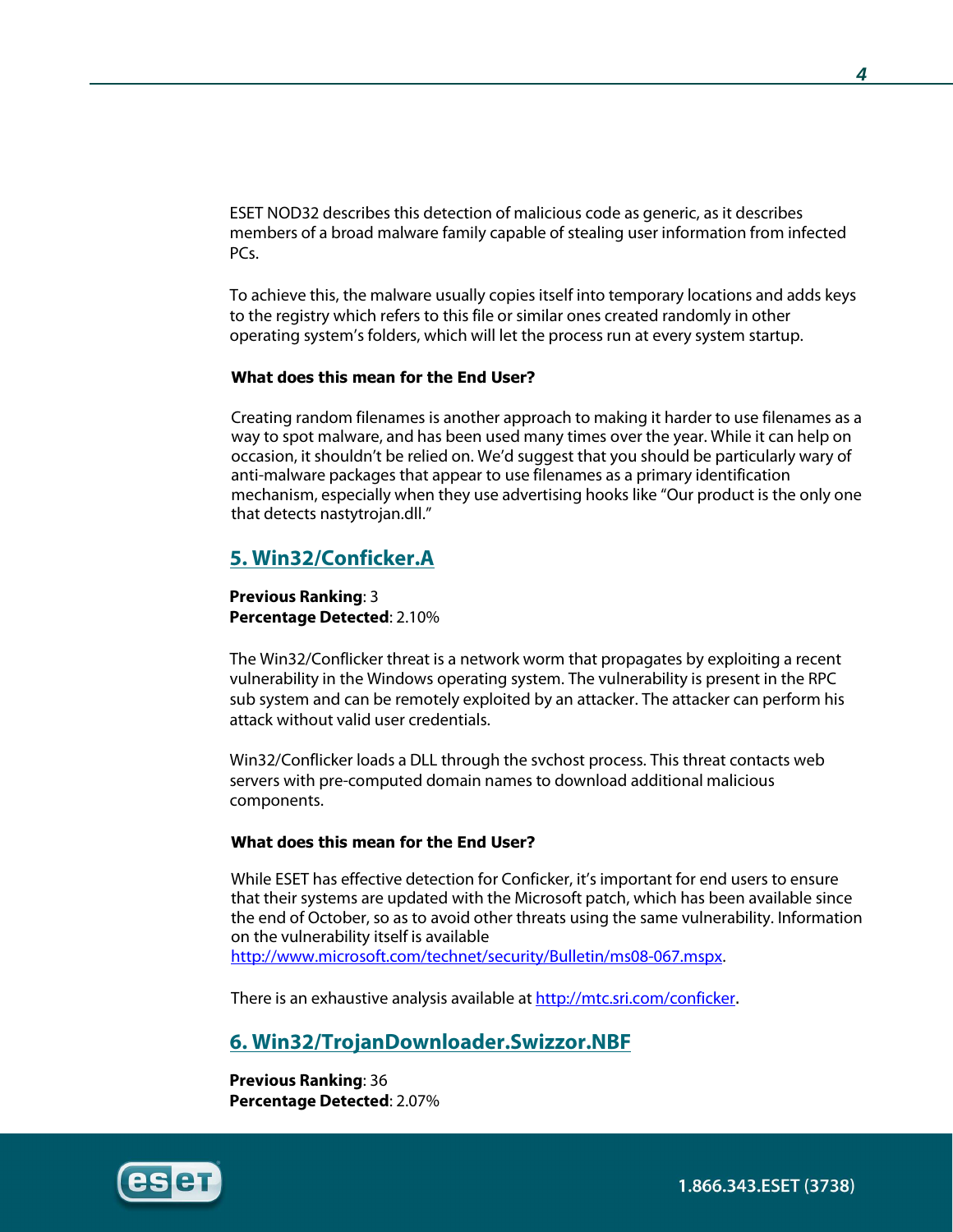The Win32/TrojanDownloader.Swizzor malware family is commonly used to download and install other malicious components on an infected computer.

The Swizzor malware has been seen installing multiple adware components on infected hosts. Some variants of the Swizzor family will not execute on systems using the Russian language, as previously discussed at http://www.eset.com/threat-center/blog/?p=415.

#### **What does this mean for the End User?**

As we've discussed many times before, there is often no clear distinction between outand-out malware and other nuisances such as adware, and malware is frequent used to promote advertising. Whereas virus authors used to do what they did without commercial gain, whether from misguidance, mischief or malice, contemporary malware authors are more often driven by profit.

The avoidance of infection in certain countries may, Pierre-Marc Bureau has suggested, be an attempt by malware authors to limit their exposure to legal penalties in countries where prosecution is only carried out where infections are found within its borders. The earliest version of Conficker used a different technique to avoid infecting PCs in the Ukraine. These tricks may or may not tell us something about the nationality of the attackers.

## **7. WMA/TrojanDownloader.GetCodec**

**Previous Ranking**: 5 **Percentage Detected**: 1.67%

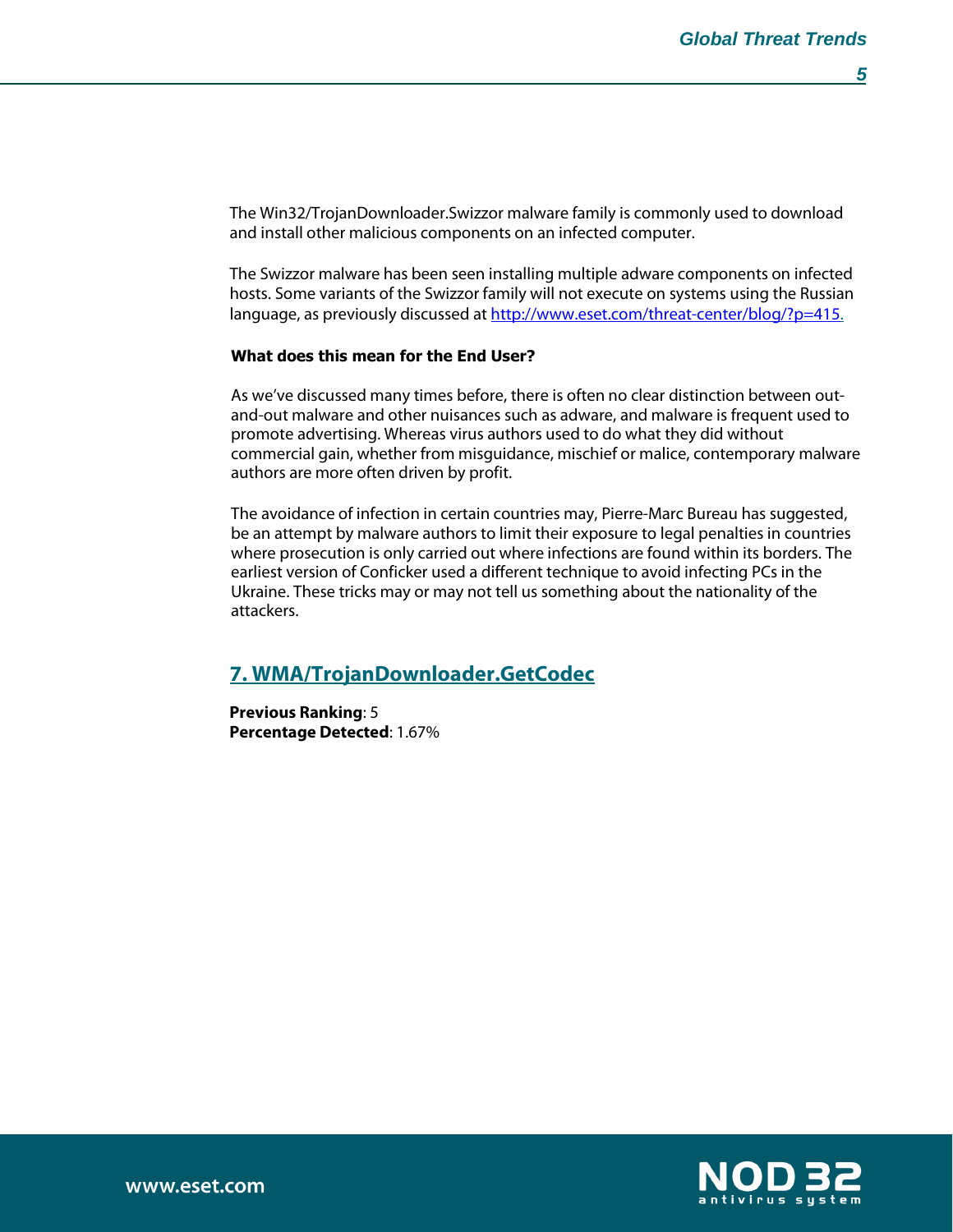Win32/GetCodec.A is a type of malware that modifies media files. This Trojan converts all audio files found on a computer to the WMA format and adds a field to the header that includes a URL pointing the user to a new codec, claiming that the codec has to be downloaded so that the media file can be read. WMA/TrojanDownloader.GetCodec.Gen is a downloader closely related to Wimad.N which facilitates infection by GetCodec variants like Win32/GetCodec.A.

#### **What does this mean for the End User?**

Passing off a malicious file as a new video codec is a long-standing social engineering technique exploited by many malware authors and distributors. The victim is tricked into running malicious code he believes will do something useful or interesting. While there's no simple, universal test to indicate whether what appears to be a new codec is a genuine enhancement or a Trojan horse of some sort, we would encourage you to be cautious and skeptical: about any unsolicited invitation to download a new utility. Even if the utility seems to come from a trusted site (see http://www.eset.com/threatcenter/blog/? $p=170$ ), it pays to verify as best you can that it's genuine.

## **8. Win32/Adware.TencentAd**

**Previous Ranking**: 73 **Percentage Detected**: 1.60%

The Win32/Adware.TencentAd threat family is used to display advertisements on infected computers.

This Adware seems to be targeting computers in Asia and is often installed by drive-by download attacks.

#### **What does this mean for the End User?**

The proportion of drive-by downloads to user-launched infections is probably overestimated. Social engineering, by which the victim is tricked into executing malware, is successful time and time again. By contrast, malware that relies on vulnerabilities in the system to infect without the victim's intervention tends to decline in effectiveness as more potential victims learn to patch vulnerable systems, and the number of exploitable vulnerabilities is finite. Good patch management (by individuals as well as businesses) lessens the risk further. However, see the "Current and Recent Events" section for a couple of examples of successful "0-day" exploitation.

### **9. Win32/Toolbar.MywebSearch**

**Previous Ranking**: 6 **Percentage Detected**: 1.47%

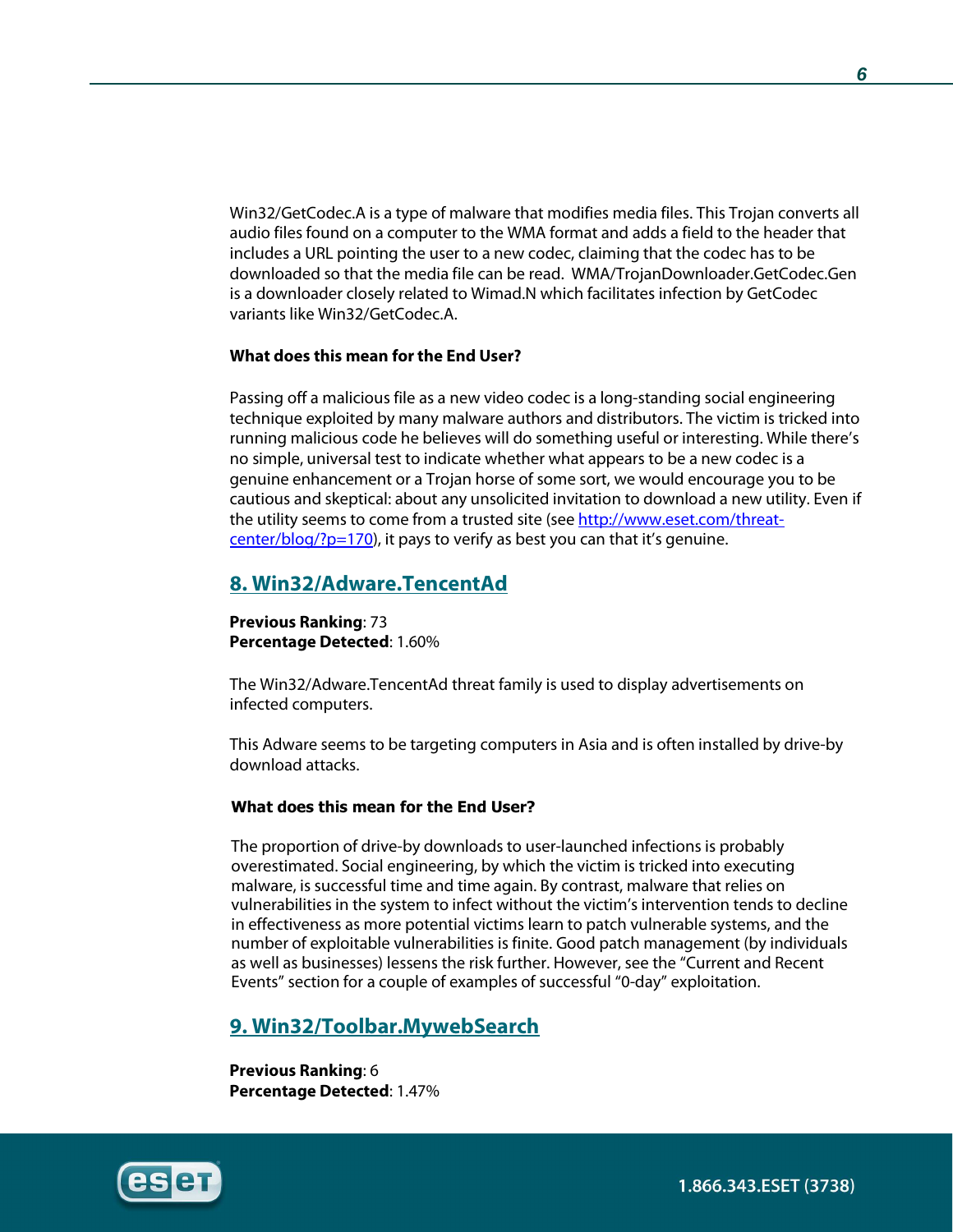This is a Potentially Unwanted Application (PUA). In this case, it's a toolbar which includes a search function that directs searches through MyWebSearch.com.

#### **What does this mean for the End User?**

This particular nuisance has been a consistent visitor to our "top ten" lists for many months.

Anti-malware companies are sometimes reluctant to flag PUAs as out-and-out malware, and PUA detection is often an option rather than a scanner default, because some adware and spyware can be considered legitimate, especially if it mentions (even in the small print of its EULA or End User Licensing Agreement) the behavior that makes it potentially unwanted. It always pays to read the small print.

## **10. Win32/Adware.Virtumonde**

**Previous Ranking**: 7 **Percentage Detected**: 1.13%

This detection represents a family of Trojan applications used to deliver advertisements to users' PCs. Among other actions, Virtumonde may open multiple windows while running, which contain unwanted advertising material, and it can be very difficult to automate removal completely. Adware is still a big profit generator for malware distributors.

#### **What does this mean for the End User?**

Virtumonde has become a particularly difficult problem for vendors and customers alike, far more than its classification as "adware" might suggest, and some more information on the topic was given in our blog "Adware, Spyware and Possibly Unwanted Applications", at http://www.eset.com/threat-center/blog/?p=138.

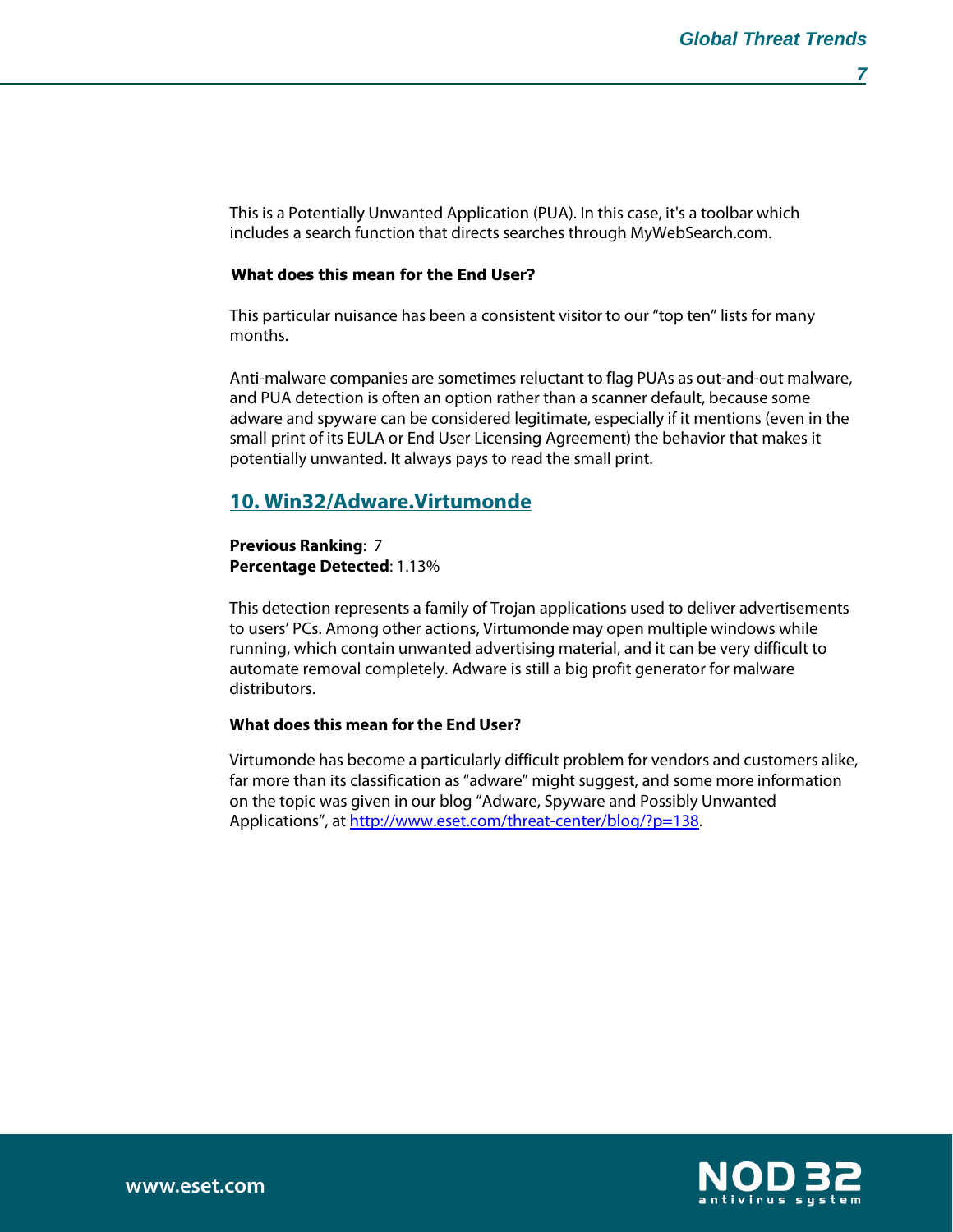# **Current and Recent Events**

#### **Zero-Day Exploits and Targeted Malware**

This year we've seen a number of instances of data files used as carriers for malware. In most of these cases, the installation of the malware was facilitated by the exploitation of a vulnerability in an application. The Excel Trojan we detect as X97M/TrojanDropper.Agent.NAI exploits a vulnerability described in a recent Microsoft advisory at http://www.microsoft.com/technet/security/advisory/968272.mspx: Microsoft Security Advisory (968272), "Vulnerability in Microsoft Office Excel Could Allow Remote Code Execution" was published on February 24, 2009 and updated on February 25, 2009. Tthe vulnerability affects Windows versions as far back as Microsoft Office 2000, and also affects Office 2004 and 2008 for Mac, Excel file viewers, and even Open XML File Format Converter for Mac.

The exploit, however, is more specific to PCs. When the malicious Excel document is opened, it drops the backdoor Trojan we call Win32/Agent.NVV, which allows a remote attacker access to and control over the compromised machine. A patch is promised from Microsoft soon which should lessen the risk from future exploits of the same vulnerability.

Many will remember those reassurances from the 1990s that you were safe using document viewers to read MSOffice documents because they didn't execute macros. Unfortunately, we are not looking at malicious macros here, and viewers are also exploitable. The vulnerability allows a specially crafted Excel document to access an invalid object so that the attacker can execute arbitrary code. In this case, the shellcode drops an executable embedded in the spreadsheet, then registers the executable as a service and starts it running.

David Harley and Juraj Malcho are quoted at http://www.scmagazineuk.com/Vulnerability-discovered-in-Microsoft-Excel-thatcontains-Trojan/article/127998/, and David is also quoted at http://www.journalism.co.uk/66/articles/533643.php, and there's a press release at http://www.eset.eu/press-excel-exploit-cyber-attack. We blogged on the issue at http://www.eset.com/threat-center/blog/?p=631 and http://www.eset.com/threatcenter/blog/?p=614.

In addition to the specific detection for this attack, a generic detection for the exploit, flagged as X97M/Exploit.CVE-2009-0238.Gen, was released on Friday  $27<sup>th</sup>$  February in our update v.3895.

Like the Adobe exploits we've been talking about recently (see http://www.eset.com/threat-center/blog/?p=593), this is a targeted attack, rather than random and widespread: while that may change, it will not, for the moment, affect many



1.866.343.ESET (3738)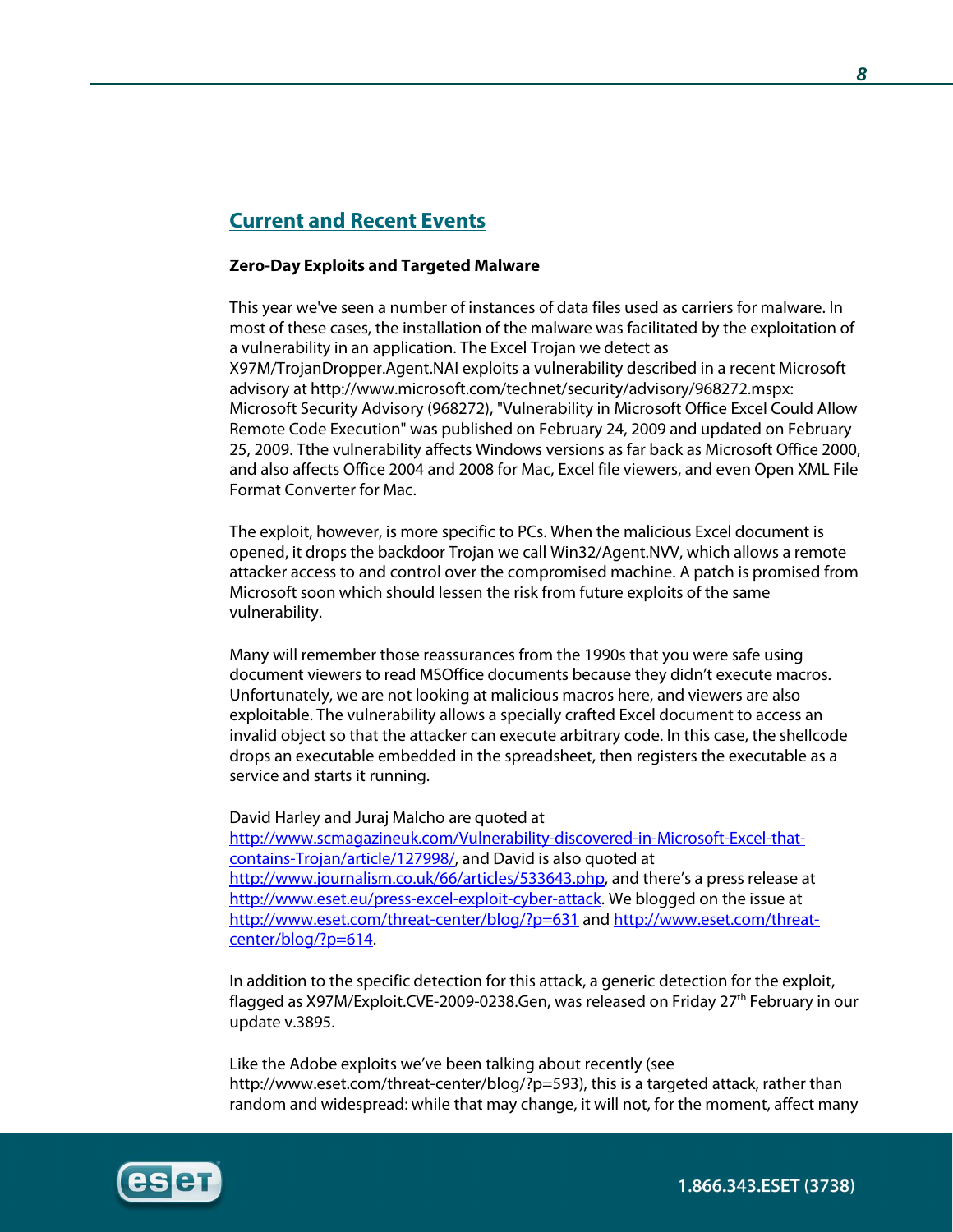people directly. However, a single person falling for one of these may have dangerous knock-on effects for many other people, inside and outside the targeted organization.

Clearly, this isn't a good time to be indiscriminately opening spreadsheets, even from trusted sources. (One of the features of targeted attacks is that the attacker goes to some trouble to make it look as if the attack comes from a trusted source.) But then, there's never a good time to be reckless about opening files… Microsoft's main suggested workaround (which you should consider in case of further exploits) is to use their Microsoft Office Isolated Conversion Environment (MOICE), which can only be installed in Office 2003 or 2007.

Adobe has promised that patches for some of the exploits that affect Adobe Reader and Acrobat will start to appear by March 10th: in the meantime, end-users and administrators may want to turn off JavaScript in those products (see http://www.eset.com/threat-center/blog/?p=593 and http://www.eset.com/threatcenter/blog/?p=579. Adobe has already provided patches for Flash at http://www.adobe.com/support/security/bulletins/apsb09-01.html: Randy Abrams was quoted on that issue at http://www.internetnews.com/security/article.php/3807431.

#### **Phish Phinger (1)**

Our Malaysian partner has brought a rather creative phishing scam to our attention. This particular scam targets Maybank (http://www.maybank2u.com), the largest financial services group in Malaysia, and provider of the largest online banking services in the country. The scam is somewhat more elaborate than many we see. As is usual in bankphishing scams, there is no personalization involved: the subject is "Subject: Dear Account Holder," and the salutation is "Dear maybank2u Account Holder," and the hook is the customary scare-tactic – "you need to contact us in order to protect yourself from fraud."

However, the steps that the victim is required to take are unusual. Rather than the "click here and give us your details" approach you may be used to, it requires the victim to take several intermediate steps. This is neat: apart from the fact that it requires the victims to log in to the legitimate maybank2u site and go through a legitimate process to obtain a Transaction Authorization Code (TAC), it sounds reassuringly thorough, even bureaucratic. Then they instruct you to open a form attached to the phish email and submit the user ID, password and TAC. This is a nice piece of what magicians call misdirection. Despite that thorough authentication to and from the real site, you finish off by clicking on a snippet of JavaScript that takes you to a site apparently registered in China, where you donate your sensitive data to person or persons unknown.

**Phish Phinger (2)**